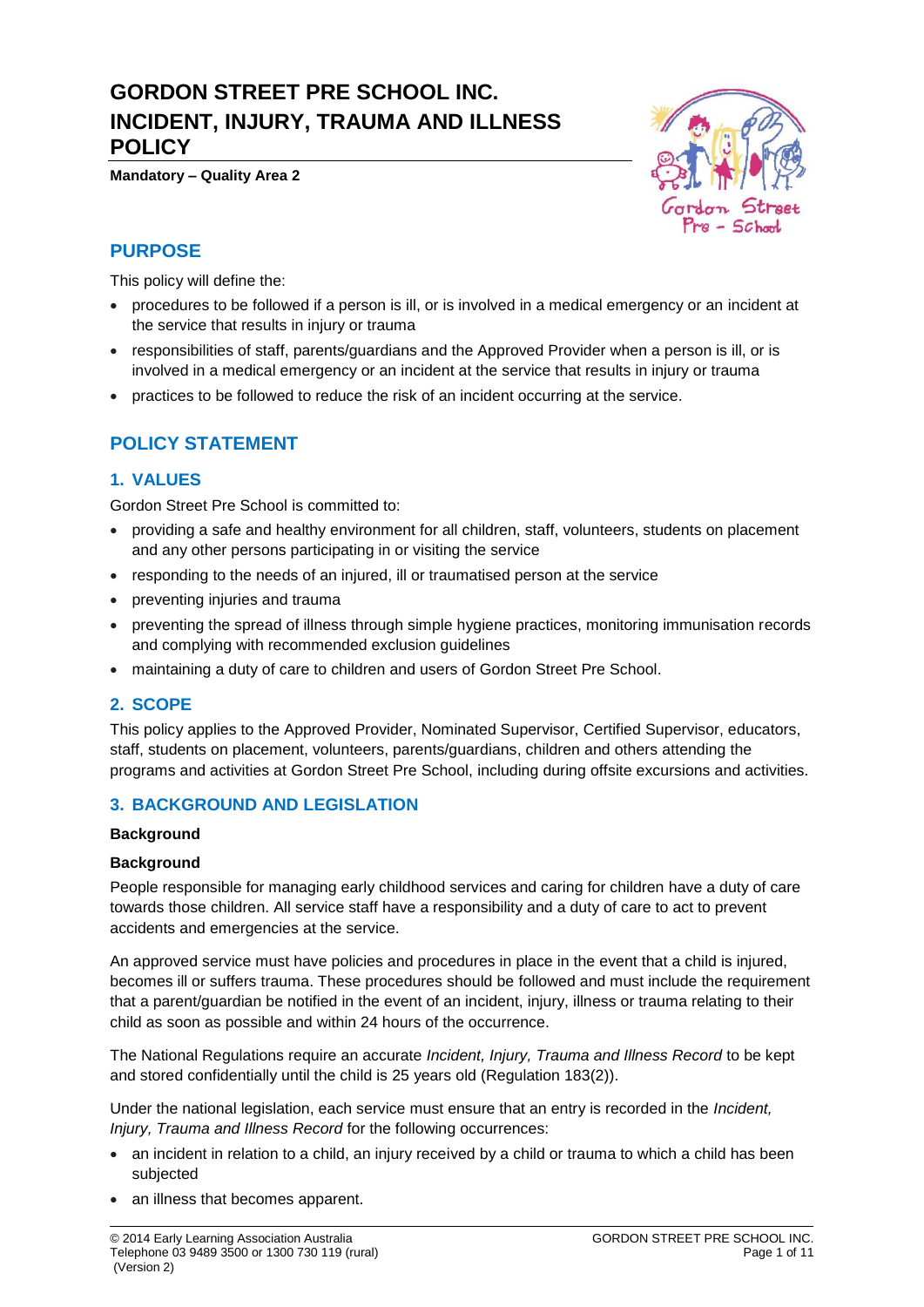Details that must be entered in the *Incident, Injury, Trauma and Illness Record* include the following:

- the name and age of the child
- the circumstances leading to the incident, injury or trauma, or relevant circumstances surrounding the child becoming ill (including any symptoms)
- the time and date the incident occurred, the injury was received or the child was subjected to the trauma, or the apparent onset of the illness
- the action taken by the service, including any medication administered, first aid provided or medical personnel contacted
- details of any person who witnessed the incident, injury or trauma, or the apparent onset of illness
- the name of any person the service notified, or attempted to notify, of any incident, injury, trauma or illness that a child suffered while being educated and cared for by the service, and the time and date of the notifications/attempted notifications
- the name and signature of the person making an entry in the record, and the time and date that the entry was made
- signature of a parent/guardian to verify that they have been informed of the occurrence.

All information will be included in the *Incident, Injury, Trauma and Illness Record* as soon as is practicable, but not later than 24 hours after the incident, injury or trauma, or the onset of the illness.

Medical emergencies may include serious health issues such as asthma, anaphylaxis, diabetes, fractures, choking and seizures. Such emergencies generally involve only one child, however they can affect everyone in the children's service. In some cases it will be appropriate to refer to specific policies for guidance, such as the *Dealing with Medical Conditions Policy*, *Asthma Policy,* Anaphylaxis *Policy, Diabetes Policy and Epilepsy Policy*.

## **Legislation and standards**

Relevant legislation and standards include but are not limited to:

- Australian Standards AS3745–2002, Emergency control procedures for buildings, structures and workplaces
- *Education and Care Services National Law Act 2010*: Section 174(2)
- *Education and Care Services National Regulations 2011*: Regulations 77, 85–87, 103, 177, 183
- *Public Health and Wellbeing Act 2008* (Vic)
- *Public Health and Wellbeing Regulations 2009* (Vic)
- *Occupational Health and Safety Act 2004* (Vic)
- *Occupational Health and Safety Regulations 2007*
- WorkSafe Victoria Compliance Code: *First aid in the workplace* (2008)
- *National Quality Standard*, Quality Area 2: Children's Health and Safety
- *National Quality Standard*, Quality Area 3: Physical Environment
- *National Quality Standard*, Quality Area 7: Governance and Leadership
- Therapeutic Goods Act 1989 (Cth)

The most current amendments to listed legislation can be found at:

- Victorian Legislation Victorian Law Today:<http://www.legislation.vic.gov.au/>
- Commonwealth Legislation ComLaw[: http://www.comlaw.gov.au/](http://www.comlaw.gov.au/)

## **4. DEFINITIONS**

The terms defined in this section relate specifically to this policy. For commonly used terms e.g. Approved Provider, Nominated Supervisor, Regulatory Authority etc. refer to the *General Definitions* section of this manual.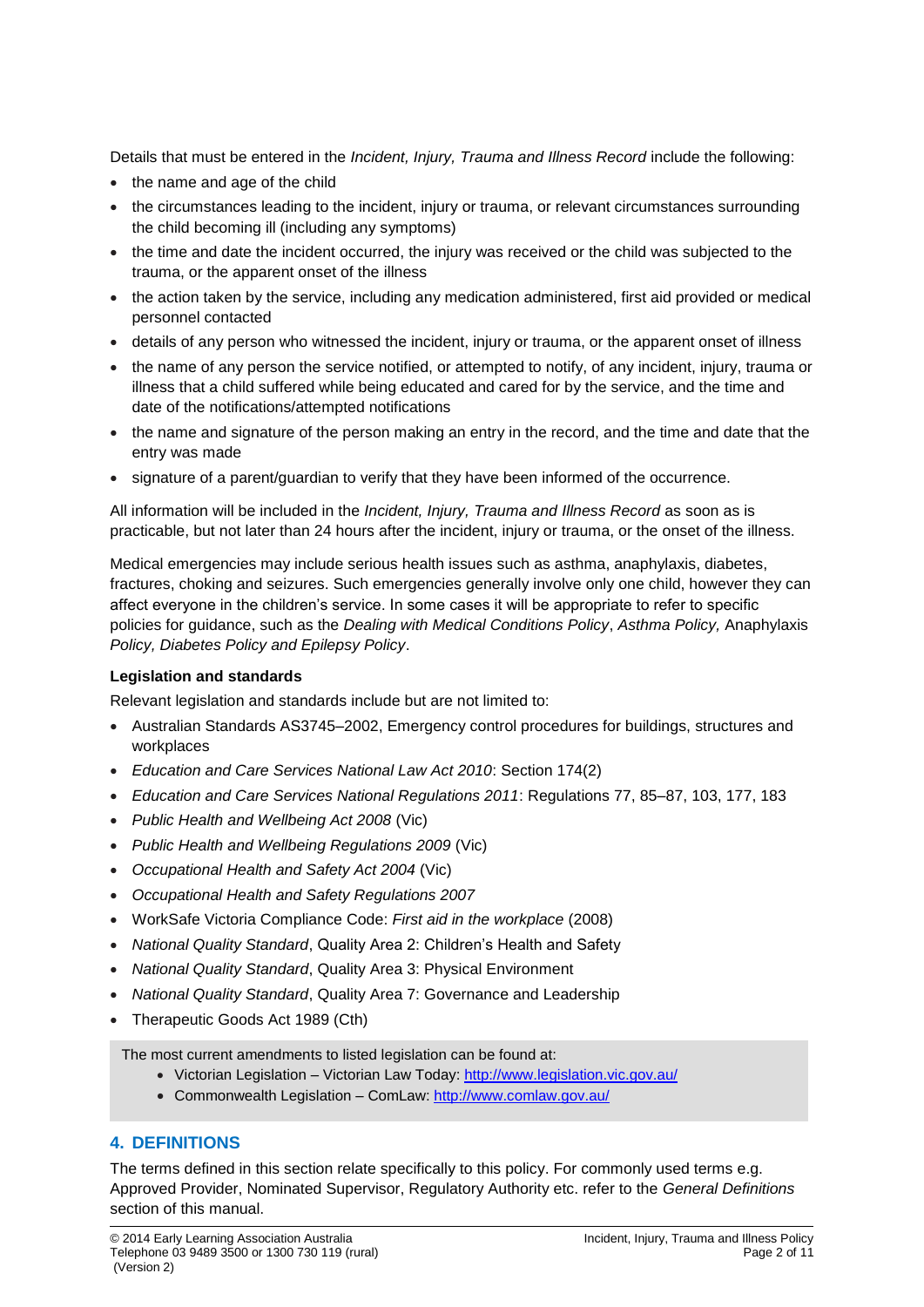**Emergency services:** Includes ambulance, fire brigade, police and state emergency services.

**First aid:** The provision of initial care in response to an illness or injury. It generally consists of a series of techniques to preserve life, protect a person (particularly if unconscious), prevent a condition worsening and promote recovery. First aid training should be delivered by approved first aid providers, and a list is published on the ACECQA website:

<https://www.acecqa.gov.au/qualifications/requirements/first-aid-qualifications-training>

**Hazard:** A source or situation with a potential for harm in terms of human injury or ill health, damage to property, damage to the environment or a combination of these.

**Incident:** Any unplanned event resulting in or having potential for injury, ill health, damage or other loss.

**Incident, Injury, Trauma and Illness Record:** The Approved Provider must ensure an *Incident, Injury, Trauma and Illness Record* is kept in accordance with Regulation 87 of the *Education and Care Services National Regulations 2011*. A sample is available on the ACECQA website at: <https://www.acecqa.gov.au/resources/applications/sample-forms-and-templates>

**Injury:** Any physical damage to the body caused by violence or an incident.

**Medication:** Any substance, as defined in the *Therapeutic Goods Act 1989* (Cth), that is administered for the treatment of an illness or medical condition.

**Medical management plan:** A document that has been prepared and signed by a doctor that describes symptoms, causes, clear instructions on action and treatment for the child's specific medical condition, and includes the child's name and a photograph of the child. An example of this is the Australasian Society of Clinical Immunology and Allergy (ASCIA) action plan for anaphylaxis.

**Medical attention:** Includes a visit to a registered medical practitioner or attendance at a hospital.

**Medical emergency:** An injury or illness that is acute and poses an immediate risk to a person's life or long-term health.

**Minor incident:** An incident that results in an injury that is small and does not require medical attention.

**Notifiable incident:** An incident involving workplace health and safety that is required by law to be reported to WorkSafe Victoria. Notification is required for incidents that result in death or serious injury/illness, or dangerous occurrences. For a complete list of incidents that must be reported to WorkSafe Victoria, refer to the *Guide to Incident Notification* on the WorkSafe Victoria website. This website also contains online reporting forms: [www.worksafe.vic.gov.au](http://www.worksafe.vic.gov.au/)

**Serious incident:** An incident resulting in the death of a child, or an injury, trauma or illness for which the attention of a registered medical practitioner, emergency services or hospital is sought or should have been sought. This also includes an incident in which a child appears to be missing, cannot be accounted for, is removed from the service in contravention of the regulations or is mistakenly locked in/out of the service premises (Regulation 12). A serious incident should be documented in an *Incident, Injury, Trauma and Illness Record* (sample form available on the ACECQA website) as soon as possible and within 24 hours of the incident. The Regulatory Authority (DET) must be notified within 24 hours of a serious incident occurring at the service (Regulation 176(2)(a)). Records are required to be retained for the periods specified in Regulation 183.

**Trauma:** An emotional wound or shock that often has long-lasting effects or any physical damage to the body caused by violence or an incident.

## **5. SOURCES AND RELATED POLICIES**

#### **Sources**

• ACECQA sample forms and templates: [https://www.acecqa.gov.au/resources/applications/sample](https://www.acecqa.gov.au/resources/applications/sample-forms-and-templates)[forms-and-templates](https://www.acecqa.gov.au/resources/applications/sample-forms-and-templates)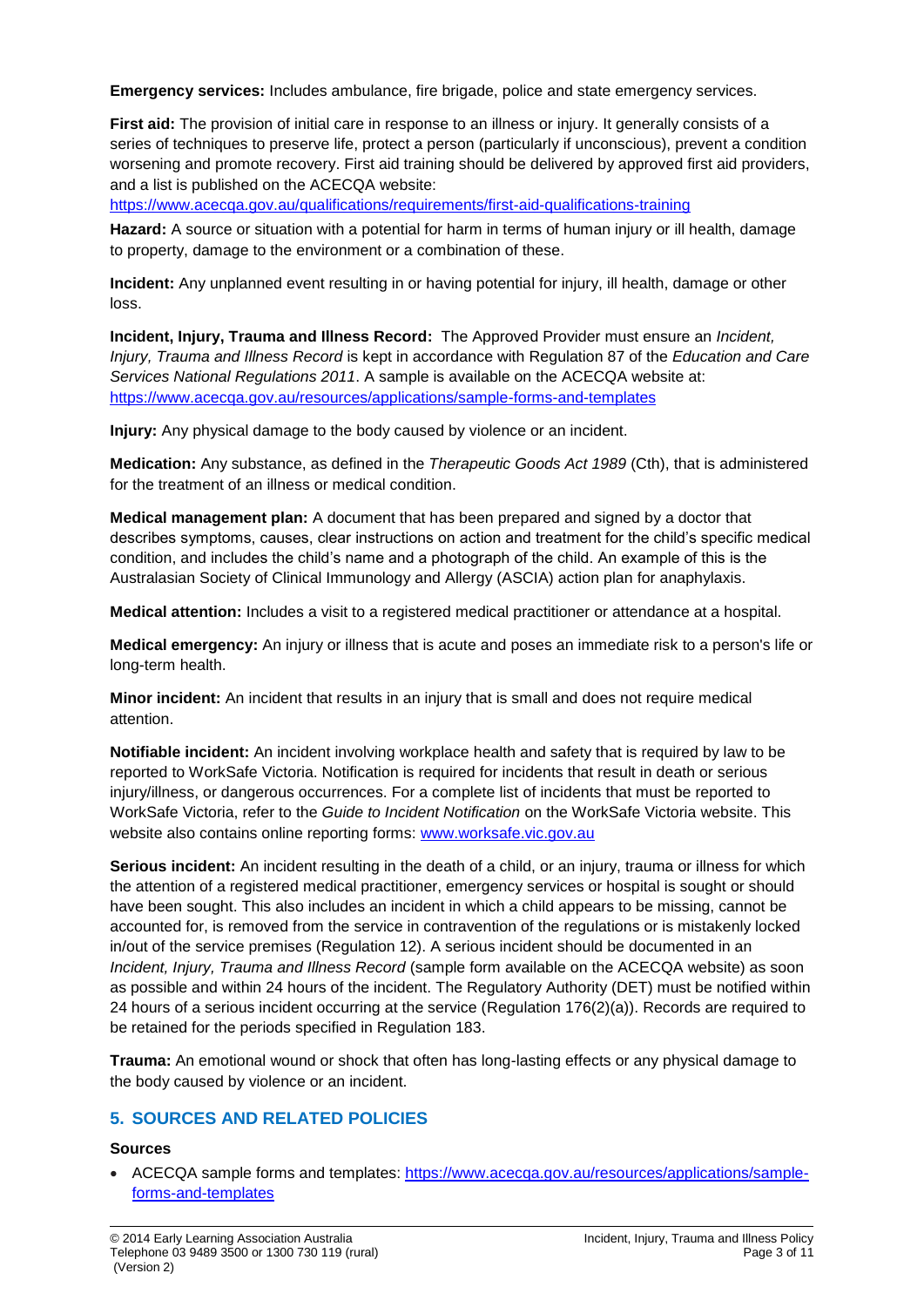- Building Code of Australia: [https://www.abcb.gov.au/Connect/Categories/National-Construction-](https://www.abcb.gov.au/Connect/Categories/National-Construction-Code)**[Code](https://www.abcb.gov.au/Connect/Categories/National-Construction-Code)**
- *Staying Healthy: Preventing infectious diseases in early childhood education and care services* (5th edition, 2013) National Health and Medical Research Council: [https://www.nhmrc.gov.au/about](https://www.nhmrc.gov.au/about-us/publications/staying-healthy-preventing-infectious-diseases-early-childhood-education-and-care-services)[us/publications/staying-healthy-preventing-infectious-diseases-early-childhood-education-and-care](https://www.nhmrc.gov.au/about-us/publications/staying-healthy-preventing-infectious-diseases-early-childhood-education-and-care-services)[services](https://www.nhmrc.gov.au/about-us/publications/staying-healthy-preventing-infectious-diseases-early-childhood-education-and-care-services)
- VMIA Insurance Guide, Community Service Organisations program: [www.vmia.vic.gov.au](http://www.vmia.vic.gov.au/)
- WorkSafe Victoria: *Guide to Incident Notification: [http://www.worksafe.vic.gov.au/forms-and](http://www.worksafe.vic.gov.au/forms-and-publications/forms-and-publications/guide-to-incident-notification)[publications/forms-and-publications/guide-to-incident-notification](http://www.worksafe.vic.gov.au/forms-and-publications/forms-and-publications/guide-to-incident-notification)*
- WorkSafe Victoria: Online notification forms: [http://www.worksafe.vic.gov.au/safety-and](http://www.worksafe.vic.gov.au/safety-and-prevention/health-and-safety-topics/incident-notification)[prevention/health-and-safety-topics/incident-notification](http://www.worksafe.vic.gov.au/safety-and-prevention/health-and-safety-topics/incident-notification)

## **Service policies**

- *Administration of First Aid Policy*
- *Administration of Medication Policy*
- *Anaphylaxis Policy*
- *Asthma Policy*
- *Dealing with Infectious Diseases Policy*
- *Dealing with Medical Conditions Policy*
- *Diabetes Policy*
- *Emergency and Evacuation Policy*
- *Epilepsy Policy*
- *Excursions and Service Events Policy*
- *Occupational Health and Safety Policy*
- *Privacy and Confidentiality Policy*
- *Road Safety and Safe Transport Policy*

## **PROCEDURES**

### **The Approved Provider is responsible for:**

- ensuring that the premises are kept clean and in good repair
- ensuring that staff have access to medication, Incident, Injury, Trauma and Illness forms (available from ACECQA – refer to *Sources*) and WorkSafe Victoria incident report forms (refer to *Sources*)
- ensuring that the service has an occupational health and safety policy and procedures that outline the process for effectively identifying, managing and reviewing risks and hazards that are likely to cause injury, and reporting notifiable incidents to appropriate authorities (refer to *Occupational Health and Safety Policy*)
- ensuring that completed medication records are kept until the end of 3 years after the child's last attendance (Regulation 92, 183)
- ensuring that a parent/guardian of the child is notified as soon as is practicable, but not later than 24 hours after the occurrence, if the child is involved in any incident, injury, trauma or illness while at the service (Regulation 86)
- ensuring that Incident, Injury, Trauma and Illness Records are kept and stored securely until the child is 25 years old (Regulations 87, 183)
- ensuring that there is a minimum of one educator with a current approved first aid qualification on the premises at all times (refer to *Administration of First Aid Policy*)
- ensuring that there are an appropriate number of up-to-date, fully equipped first aid kits that are accessible at all times (refer to *Administration of First Aid Policy*)
- ensuring that the orientation and induction of new and relief staff include an overview of their responsibilities in the event of an incident or medical emergency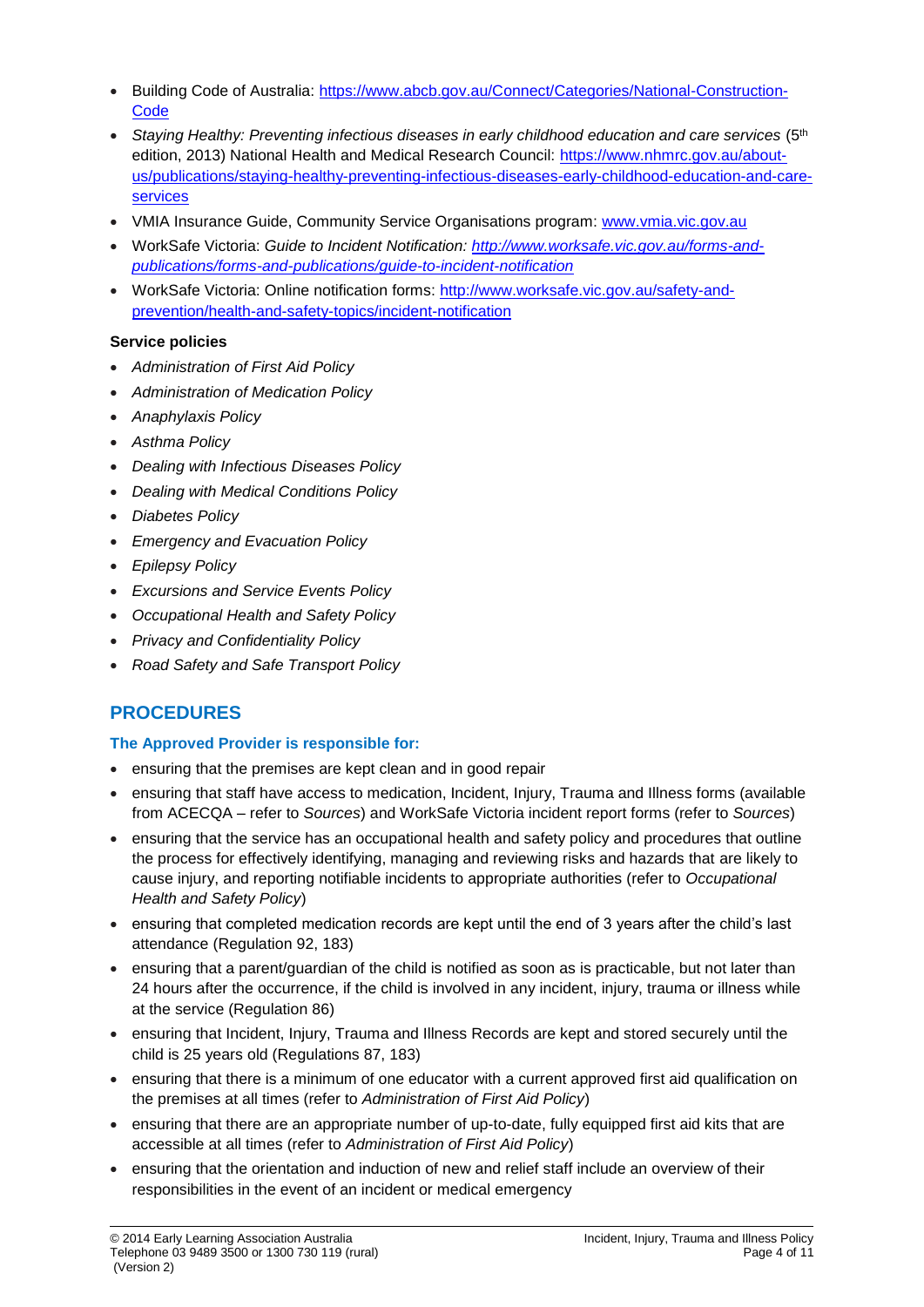- ensuring that children's enrolment forms provide authorisation for the service to seek emergency medical treatment by a medical practitioner, hospital or ambulance service
- ensuring that an incident report (SI01) is completed and a copy forwarded to the regional DET office as soon as is practicable but not later than 24 hours after the occurrence.

#### **The Nominated Supervisor and all other Staff are responsible for:**

- ensuring that volunteers and parents on duty are aware of children's medical management plans (refer to *Definitions*) and their responsibilities in the event of an incident, injury or medical emergency
- responding immediately to any incident, injury or medical emergency
- implementing individual children's medical management plans, where relevant
- notifying parents/guardians immediately after an incident, injury, trauma or medical emergency, or as soon as is practicable
- requesting the parents/guardians make arrangements for the child or children involved in an incident or medical emergency to be collected from the service, or informing parents/guardians if an ambulance has been called
- notifying other person/s as authorised on the child's enrolment form when the parents/guardians are not contactable
- recording details of any incident, injury or illness in the *Incident, Injury, Trauma and Illness Record* (refer to *Definitions*) as soon as is practicable but not later than 24 hours after the occurrence
- ensuring that regulatory and legislative responsibilities are met in relation to any incident, injury or medical emergency
- maintaining all enrolment and other medical records in a confidential manner (refer to *Privacy and Confidentiality Policy*)
- regularly checking equipment in both indoor and outdoor areas for hazards, and taking the appropriate action to ensure the safety of the children when a hazard is identified
- assisting the Approved Provider with regular hazard inspections (refer to Attachment 1 Sample hazard identification checklist)
- reviewing the cause of any incident, injury or illness and taking appropriate action to remove the cause if required, for example, removing a nail found protruding from climbing equipment or retraining staff to adhere more closely to the service's *Hygiene Policy*
- notifying DET in writing within 24 hours of an incident involving the death of a child, or any incident, illness or trauma that requires treatment by a registered medical practitioner or admission to a hospital
- ensuring that the following contact numbers are displayed in close proximity of each telephone:
	- − 000
	- − DET regional office
	- − Approved Provider
	- − Asthma Victoria: (03) 9326 7055 or toll free 1800 645 130
	- − Victorian Poisons Information Centre: 13 11 26
	- − local council or shire.

#### *When there is a medical emergency, educators will:*

- call an ambulance, where necessary
- administer first aid, and provide care and comfort to the child prior to the parents/guardians or ambulance arriving
- implement the child's current medical management plan, where appropriate
- notify parents/guardians as soon as is practicable of any serious medical emergency, incident or injury concerning the child, and request the parents/guardians make arrangements for the child to be collected from the service and/or inform the parents/guardians that an ambulance has been called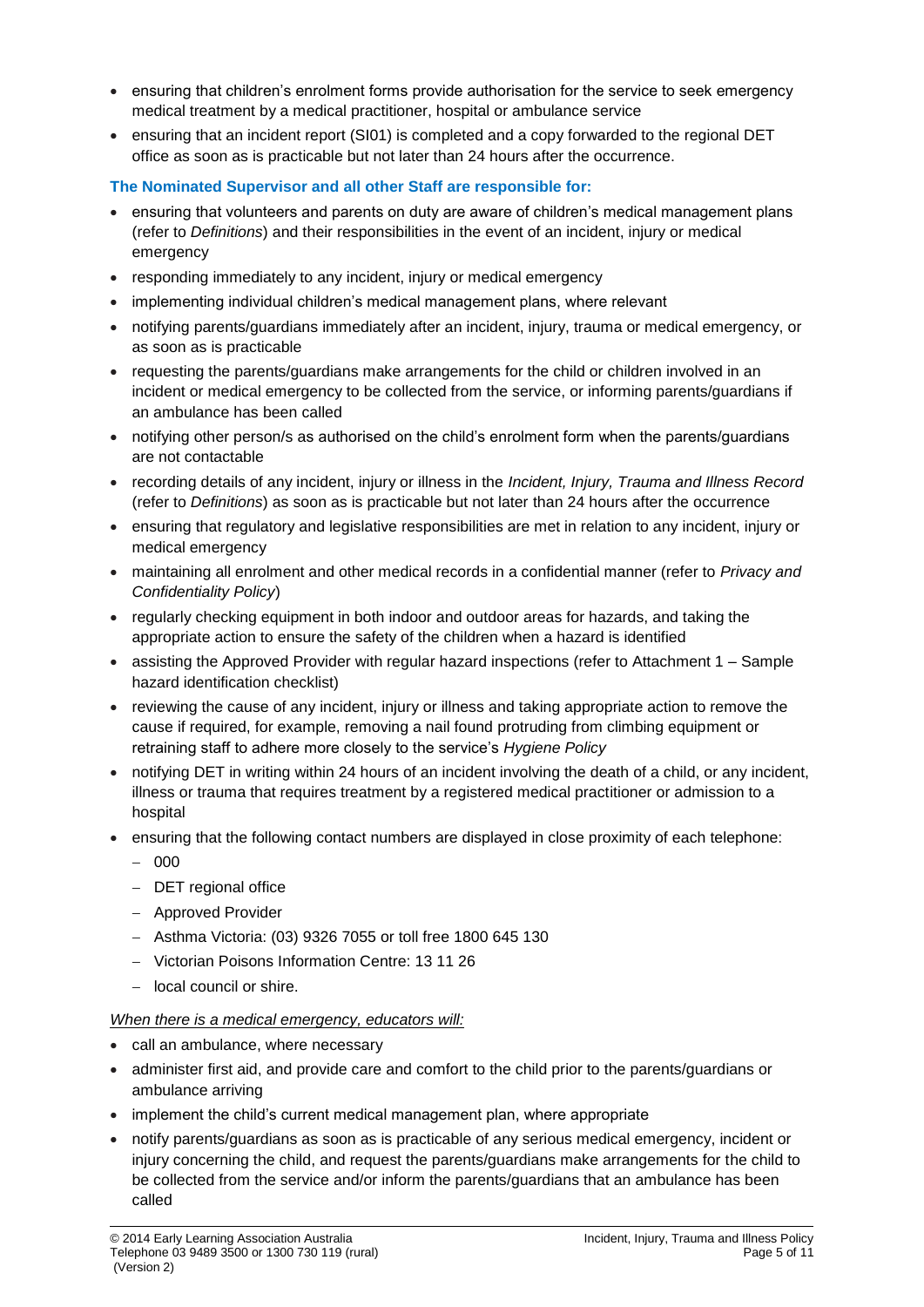- notify other person/s as authorised on the child's enrolment form, if the parents/guardians are not contactable
- ensure ongoing supervision of all children in attendance at the service
- accompany the child in the ambulance when the parents/guardians are not present, provided that staff-to-child ratios can be maintained at the service
- notify the Approved Provider of the medical emergency, incident or injury as soon as is practicable
- complete and submit an incident report to DET, the Approved Provider and the service's public liability insurer following a serious incident.

### *When a child develops symptoms of illness while at the service, educators will:*

- ensure that the Nominated Supervisor, or person in day-to-day care of the service, contacts the parents/guardians or authorised emergency contact for the child to outline the signs and symptoms observed
- request that the child is collected from the service if the child is not well enough to participate in the program
- ensure that they separate the child from the group and have a staff member remain with the child until the child recovers, a parent/guardian arrives or another responsible person takes charge
- call an ambulance (refer to definition of *medical emergency*) if a child appears very unwell or has a serious injury that needs urgent medical attention
- ensure that the child is returned to the care of the parent/guardian or authorised emergency contact person as soon as is practicable
- ensure that, where medication, medical or dental treatment is obtained, the parents/guardians are notified as soon as is practicable and within 24 hours, and are provided with details of the illness and subsequent treatment administered to the child
- ensure that the Approved Provider is notified of the incident
- ensure that the *Incident, Injury, Trauma and Illness Record* is completed as soon as is practicable and within 24 hours of the occurrence.

## **Parents/guardians are responsible for:**

- providing authorisation in their child's enrolment record for the service to seek emergency medical treatment by a medical practitioner, hospital or ambulance service (Regulation 161(1))
- payment of all costs incurred when an ambulance service is called to attend to their child at the service
- notifying the service, upon enrolment or diagnosis, of any medical conditions and/or needs, and any management procedure to be followed with respect to that condition or need (Regulation 162)
- ensuring that they provide the service with a current medical management plan, if applicable (Regulation 162(d))
- collecting their child as soon as possible when notified of an incident, injury or medical emergency involving their child
- informing the service of an infectious disease or illness that has been identified while the child has not attended the service, and that may impact on the health and wellbeing of other children, staff and parents/guardians attending the service
- being contactable, either directly or through emergency contacts listed on the child's enrolment form, in the event of an incident requiring medical attention
- signing the *Incident, Injury, Trauma and Illness Record*, thereby acknowledging that they have been made aware of the incident
- notifying the service by telephone or email when their child will be absent from their regular program
- notifying staff/educators if there is a change in the condition of their child's health, or if there have been any recent accidents or incidents that may impact on the child's care e.g. any bruising or head injuries.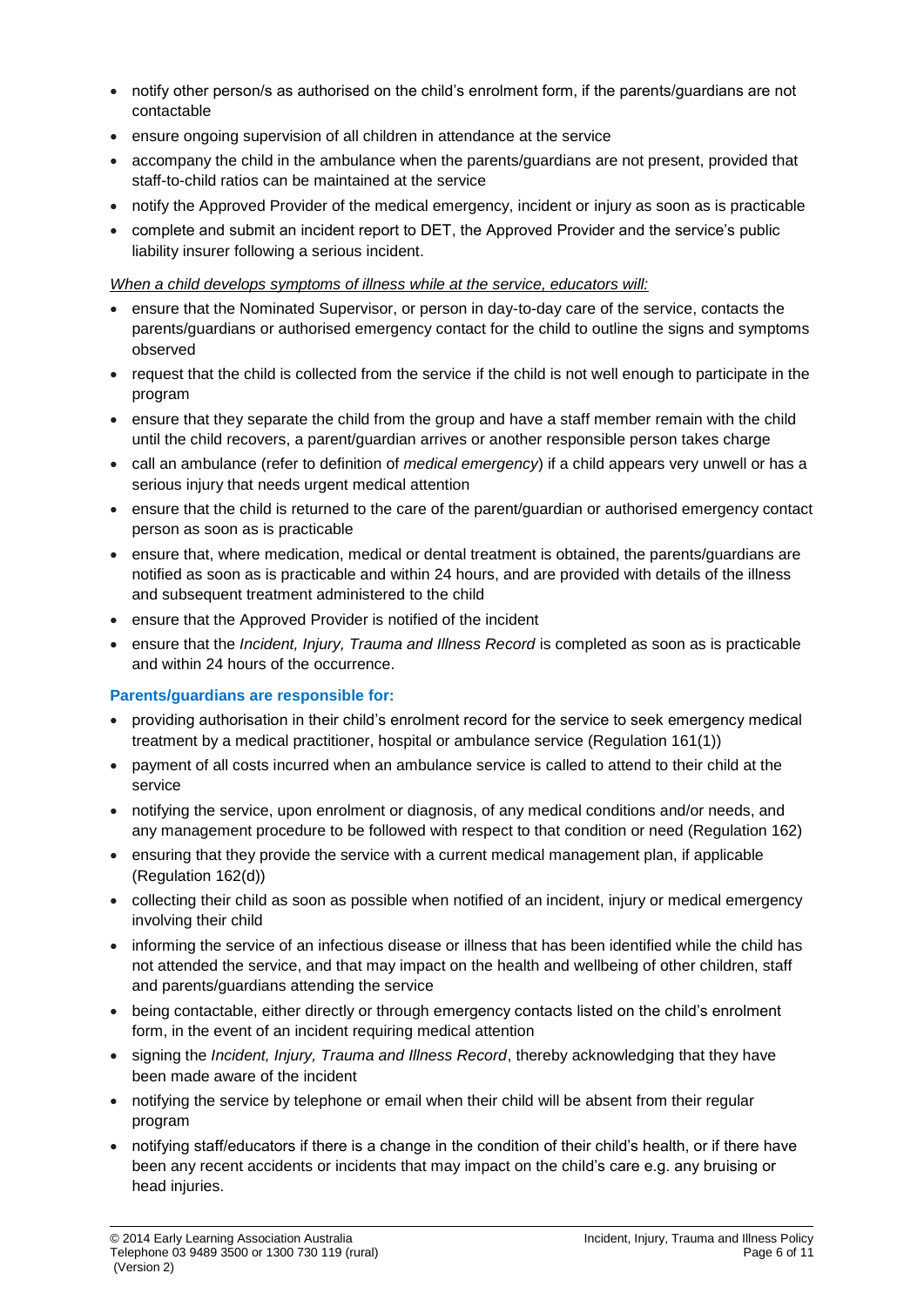## **EVALUATION**

In order to assess whether the values and purposes of the policy have been achieved, the Approved Provider of Gordon Street Pre-School will:

- regularly seek feedback from everyone affected by the policy regarding its effectiveness
- monitor the implementation, compliance, complaints and incidents in relation to this policy
- review and analyse information gathered from the *Incident, Injury, Trauma and Illness Record* and staff first aid records regarding incidents at the service
- keep the policy up to date with current legislation, research, policy and best practice
- revise the policy and procedures as part of the service's policy review cycle, or as required
- notify parents/guardians at least 14 days before making any changes to this policy or its procedures.

## **ATTACHMENTS**

• Attachment 1: Sample hazard identification checklist

## **AUTHORISATION**

This policy was adopted by the Approved Provider of Gordon Street Pre School on 13<sup>th</sup> August 2019

## REVIEW DATE: **13 TH AUGUST 2021**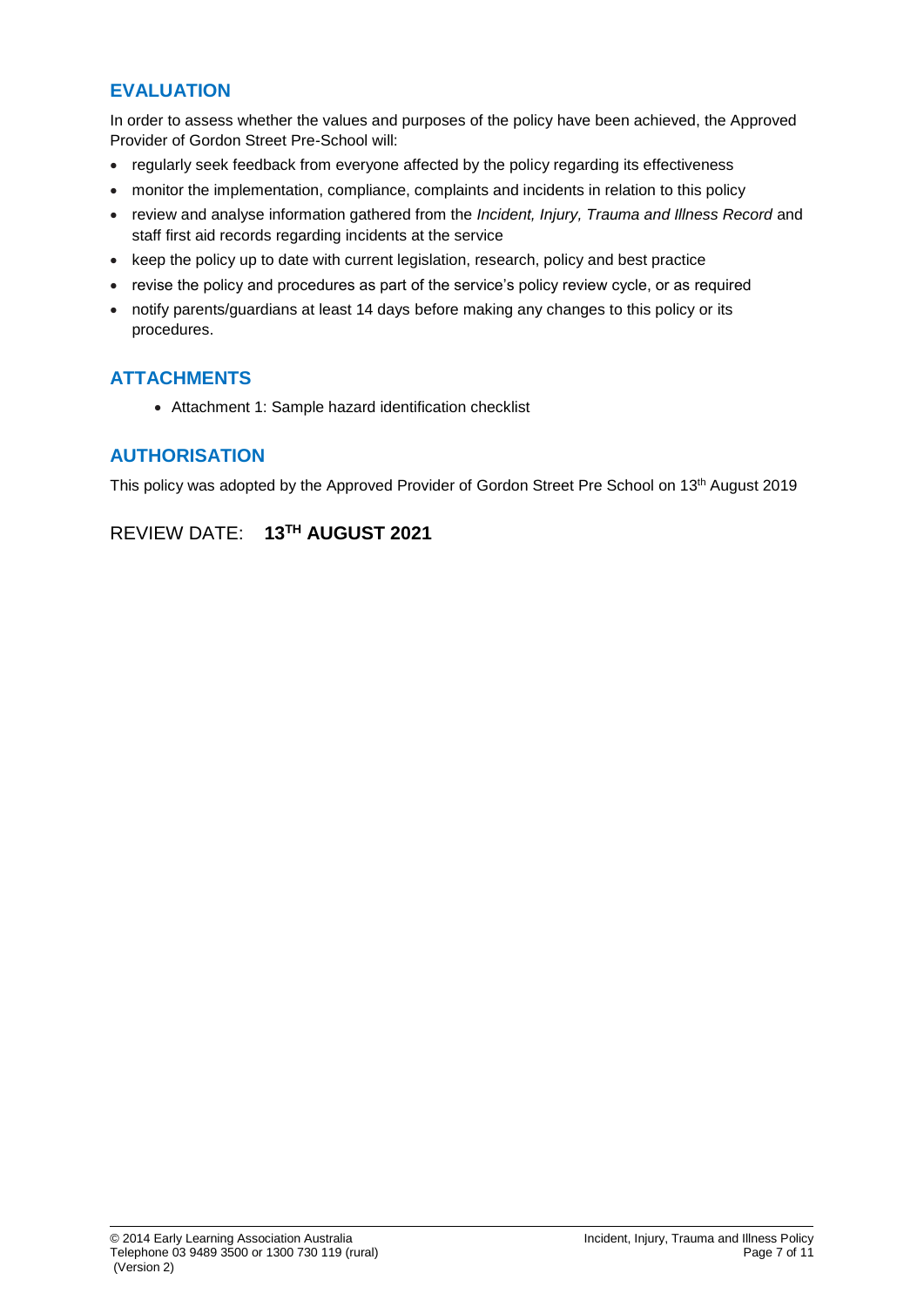## **ATTACHMENT 1 Sample hazard identification checklist**



Service: \_\_\_\_\_\_\_\_\_\_\_\_\_\_\_\_\_\_\_\_\_\_\_\_\_\_\_\_\_\_\_\_\_\_\_\_\_\_\_\_\_\_\_\_\_\_\_\_\_\_

Date:

Inspected by: \_\_\_\_\_\_\_\_\_\_\_\_\_\_\_\_\_\_\_\_\_\_\_\_\_\_\_\_\_\_\_\_\_\_\_\_\_\_\_\_\_\_\_\_\_\_\_\_\_\_\_\_\_\_\_\_\_\_\_\_\_\_\_\_\_\_\_\_\_

| <b>Hazard</b>                                                                        | <b>Yes</b> | No | <b>Comments</b> |
|--------------------------------------------------------------------------------------|------------|----|-----------------|
| 1. Floors                                                                            |            |    |                 |
| Surface is even and in good repair                                                   |            |    |                 |
| Surface is free from tripping and slipping<br>hazards (e.g. oil, water, sand)        |            |    |                 |
| Surface is safe (e.g. not likely to become<br>excessively slippery when wet)         |            |    |                 |
| 2. Kitchen and work benches                                                          |            |    |                 |
| Work bench space is adequate and at<br>comfortable working height                    |            |    |                 |
| Kitchen and work bench space is clean and<br>free of clutter                         |            |    |                 |
| Equipment not in use is properly stored                                              |            |    |                 |
| Lighting is satisfactory                                                             |            |    |                 |
| A door or gate restricts child access to the<br>kitchen                              |            |    |                 |
| Ventilation fan is in good working order                                             |            |    |                 |
| Kitchen appliances are clean and in good<br>working order                            |            |    |                 |
| 3. Emergency evacuation                                                              |            |    |                 |
| Staff have knowledge of fire drills and<br>emergency evacuation procedures           |            |    |                 |
| Fire drill instructions are displayed<br>prominently in the service                  |            |    |                 |
| Regular fire drills are conducted                                                    |            |    |                 |
| Extinguishers are in place, recently serviced<br>and clearly marked for type of fire |            |    |                 |
| Exit signs are posted and clear of<br>obstructions                                   |            |    |                 |
| Exit doors are easily opened from inside                                             |            |    |                 |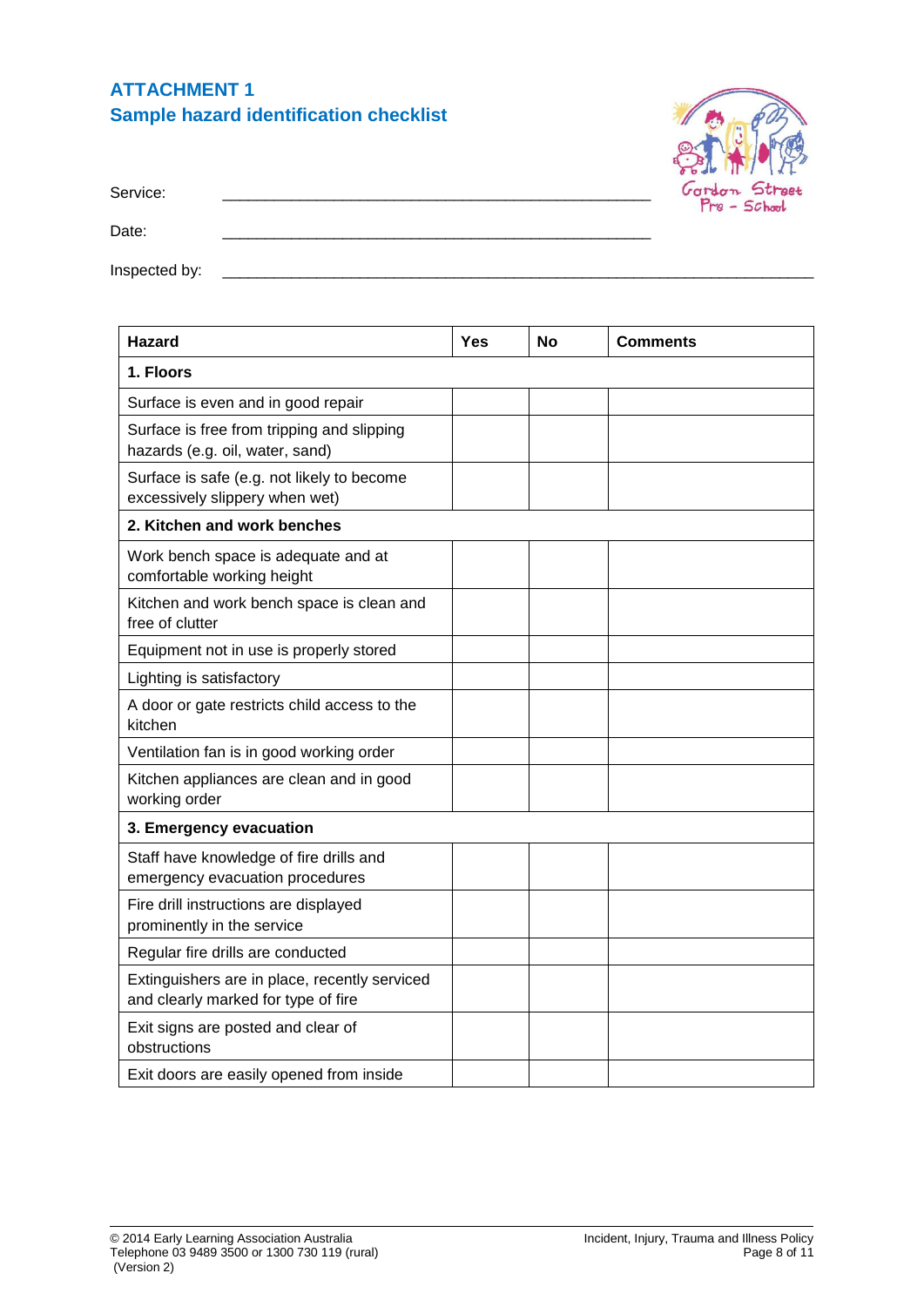| 4. Security and lighting                                                                                   |  |  |
|------------------------------------------------------------------------------------------------------------|--|--|
| Security lighting is installed in the building<br>and car park                                             |  |  |
| There is good natural lighting                                                                             |  |  |
| There is no direct or reflected glare                                                                      |  |  |
| Light fittings are clean and in good repair                                                                |  |  |
| Emergency lighting is readily available and<br>operable (e.g. torch)                                       |  |  |
| 5. Windows                                                                                                 |  |  |
| Windows are clean, admitting plenty of<br>daylight                                                         |  |  |
| Windows have no broken panes                                                                               |  |  |
| 6. Steps and landings                                                                                      |  |  |
| All surfaces are safe                                                                                      |  |  |
| There is adequate protective railing which is<br>in good condition                                         |  |  |
| 7. Ladders and steps                                                                                       |  |  |
| Ladders and steps are stored in a proper<br>place                                                          |  |  |
| Ladders and steps are free of defects (e.g.<br>broken or missing rungs etc.)                               |  |  |
| They conform to Australian Standards                                                                       |  |  |
| They are used appropriately to access<br>equipment stored above shoulder height                            |  |  |
| 8. Chemicals and hazardous substances                                                                      |  |  |
| All chemicals are clearly labelled                                                                         |  |  |
| All chemicals are stored in locked cupboard                                                                |  |  |
| Material Safety Data Sheets (MSDS) are<br>provided for all hazardous substances                            |  |  |
| 9. Storage (internal and external)                                                                         |  |  |
| Storage is designed to minimise lifting<br>problems                                                        |  |  |
| Materials are stored securely                                                                              |  |  |
| Shelves are free of dust and rubbish                                                                       |  |  |
| Floors are clear of rubbish or obstacles                                                                   |  |  |
| Dangerous material or equipment is stored<br>out of reach of children                                      |  |  |
| 10. Manual handling and ergonomics                                                                         |  |  |
| Trolleys or other devices are used to move<br>heavy objects                                                |  |  |
| Heavy equipment (such as planks and<br>trestles) is stored in a way that enables it to<br>be lifted safely |  |  |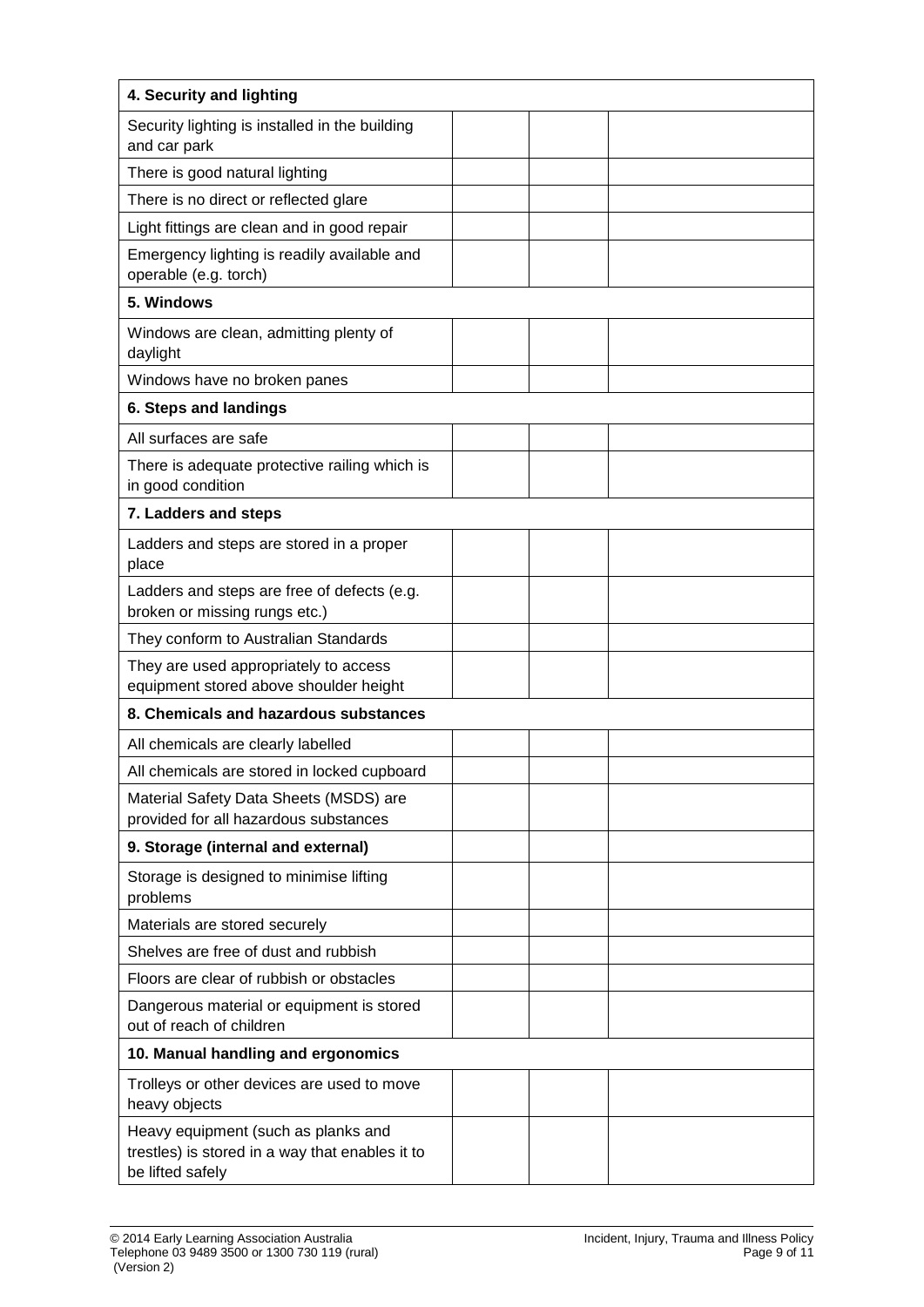| Adult-sized chairs are provided and used for<br>staff (to avoid sitting on children's chairs)                                                                                                               |  |  |
|-------------------------------------------------------------------------------------------------------------------------------------------------------------------------------------------------------------|--|--|
| Workstations are set up with the chair at the<br>correct height                                                                                                                                             |  |  |
| Workstations are set up with phone, mouse<br>and documents within easy reach and screen<br>adjusted properly                                                                                                |  |  |
| Work practices avoid the need to sit or stand<br>for long periods at a time                                                                                                                                 |  |  |
| 11. Electrical                                                                                                                                                                                              |  |  |
| There are guards around heaters                                                                                                                                                                             |  |  |
| Equipment not in use is properly stored                                                                                                                                                                     |  |  |
| Electrical equipment has been checked and<br>tagged                                                                                                                                                         |  |  |
| Use of extension leads, double adaptors and<br>power boards are kept to a minimum                                                                                                                           |  |  |
| Plugs, sockets or switches are in good repair                                                                                                                                                               |  |  |
| Leads are free of defects and fraying                                                                                                                                                                       |  |  |
| Floors are free from temporary leads                                                                                                                                                                        |  |  |
| There are power outlet covers in place                                                                                                                                                                      |  |  |
| 12. Internal environment                                                                                                                                                                                    |  |  |
| Hand-washing facilities and toilets are clean<br>and in good repair                                                                                                                                         |  |  |
| There is adequate ventilation around<br>photocopiers and printers                                                                                                                                           |  |  |
| 13. First aid and infection control                                                                                                                                                                         |  |  |
| Staff have current approved first aid<br>qualifications and training                                                                                                                                        |  |  |
| First aid cabinet is clearly marked and<br>accessible only to staff                                                                                                                                         |  |  |
| Cabinet is fully stocked and meets Australian<br>Standards (refer to Administration of First Aid<br>Policy)                                                                                                 |  |  |
| Disposable gloves are provided                                                                                                                                                                              |  |  |
| Infection control procedures are in place                                                                                                                                                                   |  |  |
| Current emergency telephone numbers are<br>displayed                                                                                                                                                        |  |  |
| 14. External areas                                                                                                                                                                                          |  |  |
| Fencing is secure, unscaleable and of a<br>height prescribed by the Building Code of<br>Australia (no breaches in the fence or<br>materials left adjacent that would assist<br>children to scale the fence) |  |  |
| Child-proof locks are fitted to gates                                                                                                                                                                       |  |  |
| Paving and paths have an even surface and<br>are in good repair                                                                                                                                             |  |  |